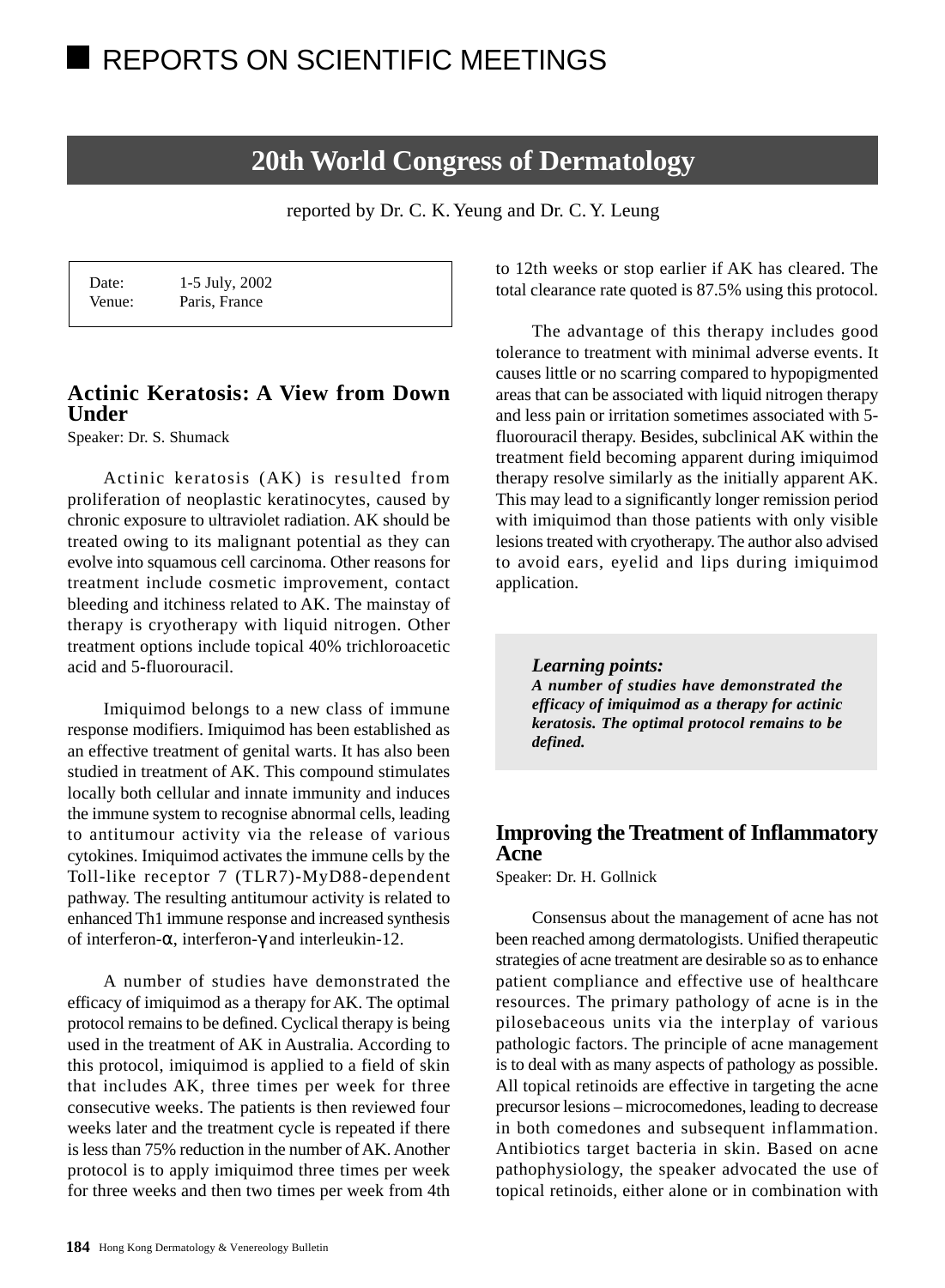antibiotics, as the initial therapy in most patients with mild to moderate acne.

The Toll-like receptors (TLRs) are implicated in the direct recognition of microbial pathogens by immune cells, triggering the release of proinflammatory cytokines such as TNFα and IL-1β. Activation of TLR-2 by components of *Propionibacterium acnes* might contribute to the inflammatory component of acne. Through this inflammatory signaling cascade, there is increased synthesis of matrix metalloproteinase (MMP). The degradation and repair of dermal matrix by MMPs upon repeated alteration of matrix will lead to acne scarring. Thus, the control of inflammation is important in reducing the acne scarring. The synthetic retinoid, adapalene, is shown to inhibit the expression of TLR-2 via the interaction with the retinoic acid receptors (RARs). The finding may account partly for the antiinflammatory effect of this synthetic retinoid in acne.

Clinical trials have demonstrated greater reductions in both inflammatory lesions and comedones with the combined use of topical retinoids and antibiotics compared to topical or oral antibiotic monotherapy. Combination therapy cleared acne faster and had significantly greater reduction in both inflammatory and non-inflammatory lesion counts in randomised trials. The chronic use of antibiotics as the mainstay of treatment increases the risk of *P acnes* resistance in acne patients and selecting the pool of resistant organisms including *Staphylococcus aureus*. Dr James Leyden suggested that the duration of antibiotic in acne use should be minimised. Antibiotics should be stopped after clearing of acne lesions and the maintenance therapy should be switched to topical retinoids with or without topical benzoyl peroxide.

Females tend to experience acne beyond teenage. Similar therapeutic regime comprising topical and systemic treatments can be used in mild and moderate inflammatory acne as in males, except avoidance of tetracycline group during pregnancy. Hypersensitivity of sebaceous gland to androgens or overproduction of ovarian and adrenal androgen may play a role in pathogenesis of acne in females. Anti-androgens that block the action of androgens in the sebaceous ducts and sebocytes via competitive inhibition can be used in acne. Oral contraceptives are beneficial in women with mild acne who request contraception. The efficacy is due to estrogen component of oral contraceptives. The new generation of progentins in combined oral

contraceptives have low androgenic potential. Other topical treatments may be combined with anti-androgen to hasten reduction of inflammatory lesions. Isotretinoin should be used in a more restricted manner in female because of its teratogenicity. Cyproterone acetate may be used in resistant inflammatory acne in adult women or in acne relapsing rapidly after treatment with isotretinoin.

Dr W. J. Cunliffe pointed out that the earliest clinical feature of acne is comedone and comedone formation is likely precede seborrhoea in pathogenesis. Previous study demonstrated that microcomedone was present in biopsies of normal looking skin in 29% of patients. Thus, it is important to apply topical therapy to all acne-prone sites and to use an effective topical therapy targeting comedone. The patient compliance to acne treatments is suboptimal and is related to inadequate advice by clinicians on the relatively slow response to treatment. Only 40% of patients were compliant to any form of acne treatments in a recent study by Dr Cunliffe's group. Better education of patients about acne and its therapy is essential. Topical treatment is used as monotherapy in mild disease and as combination therapy with oral antibiotics or hormonal therapy. More research needs to be done to confirm the usefulness of topical therapy following a course of oral isotretinoin. The choice of topical therapy depends on the type of acne. Topical retinoid should be the initial therapy. Topical antibiotics or benzyol peroxide should be added in inflammatory acne. Oral corticosteroid for a few days may be used in severe inflammatory acne and potent topical steroids may be applied to a developing large nodule to reduce scar formation.

#### *Learning points:*

*Study demonstrated that microcomedone was present in biopsies of normal looking skin in 29% of acne patients. Thus, it is important to apply topical therapy to all acne-prone sites and to use an effective topical therapy targeting comedone.*

### **Current Treatment for Leprosy**

Speaker: Dr. D. Lockwood

The speaker emphasized that there was no large double blind control trial regarding the efficacy despite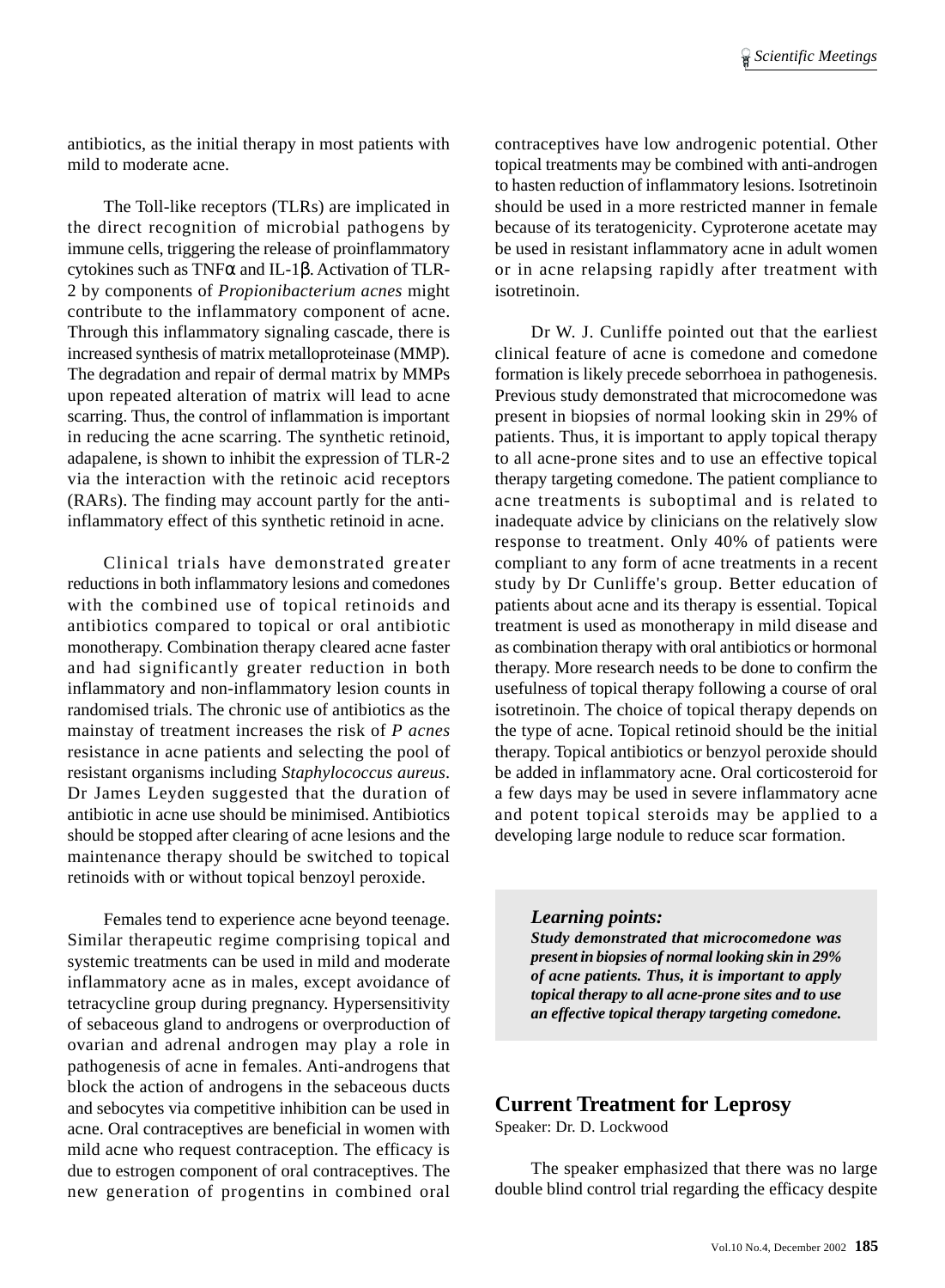that the WHO multi-drug regimes (rifampicin, dapsone, and clofazamine, MDR) have been used for many years. The speaker tried to analyze results of clinical trials to give an overview of the effectiveness of MDR treatment. The efficacy of other alternative regimes were also looked into.

Overall, the MDR is highly successful in that more than ten million patients had been treated. The regime includes rifampicin, which acts rapidly and renders patients non-infectious within 72 hours. The monthlysupervised dose is particularly cost-effective in remote areas of Africa and guarantee that patients have at least taking the supervised monthly dose.

In paucibacillary disease, the WHO MDR is effective in terms of clinical improvement and a low relapse rate after completion of treatment. However, in multi-bacillary disease, increase in the bacillary load increases the risk of relapse. If the bacteriological index (BI) is over 4, there is evidence that prolonging the MDR treatment beyond two years, until slit skin smear becoming negative will decrease the risk of relapse. But this may mean that treatment may have to be extended for longer than the two years recommended by WHO.

About the question of whether treatment could be shortened with more intensive treatment like 4 weeks' of rifampicin, minocycline and ofloxacin or 6 weeks' of rifampicin, ofloxacin, clofazamine and minocycline, there was an unacceptable increase in relapse rate for these shorter courses of therapy.

There is some progress in the use of single dose regime for slit skin smear negative single lesion disease. Single dose of rifampicin/ofloxacin/minocycline is almost as effective as standard WHO-MDR for paucibacillary disease. This regime is operatively attractive and may be suitable for some patients.

#### *Learning points:*

*In leproxy patients with bacteriological index of over 4, there is evidence that prolonging the MDR treatment beyond two years, until slit skin smear becoming negative will decrease the risk of relapse.*

### **Thalidomide Symposium: Thalidomide in Dermatology Workshop**

### **An Overview of the Role of Thalidomide in the Management of Therapeuticrefractory Cutaneous Lupus Erythematosus (LE)**

Speaker: Dr. V. Werth

Prior to 1993 relatively high dose (300-400 mg) of thalidomide was used to treat cutaneous LE. This had led to undesirable side effects. The speaker recommended using lower dose of around 100 mg/day for treatment of cutaneous LE.

Pooled up data showed that overall 60% of patients with cutaneous LE have complete response, 20% have partial response and 20% have no response to thalidomide. There is a fairly rapid response within two weeks with full clinical effects expected in 2-3 months' time. A lower maintenance dose of thalidomide (50 mg/ day - 25 mg every three days) can then be given. Relapse can occur upon discontinuing even the very low dose of maintenance treatment. It is important to note that thalidomide has no effect on systemic LE.

There are reports of venous thrombosis in patients on thalidomide therapy. High risk patients include SLE with antiphospholipid antibody, myeloma and Behcet syndrome. The risk also increases in LE patients who are smokers and in women who are on contraceptive pills. Concomitant use of antimalarials decreases the risk of thrombosis. There is a risk of venous thrombosis when withdrawing antimalarial in patients not responding well to antimarials and putting them on thalidomide.

### **Safety Profile of Thalidomide**

Speaker: Dr. J. Revuzs

Teratogenicity and neuropathy are the two serious side effects of thalidomide. Phocomelia is the most well known teratogenic effect. About 30% of pregnant women exposed will be affected. The speaker considered thalidomide less dangerous than isotreinoin in this regard as the former has a shorter